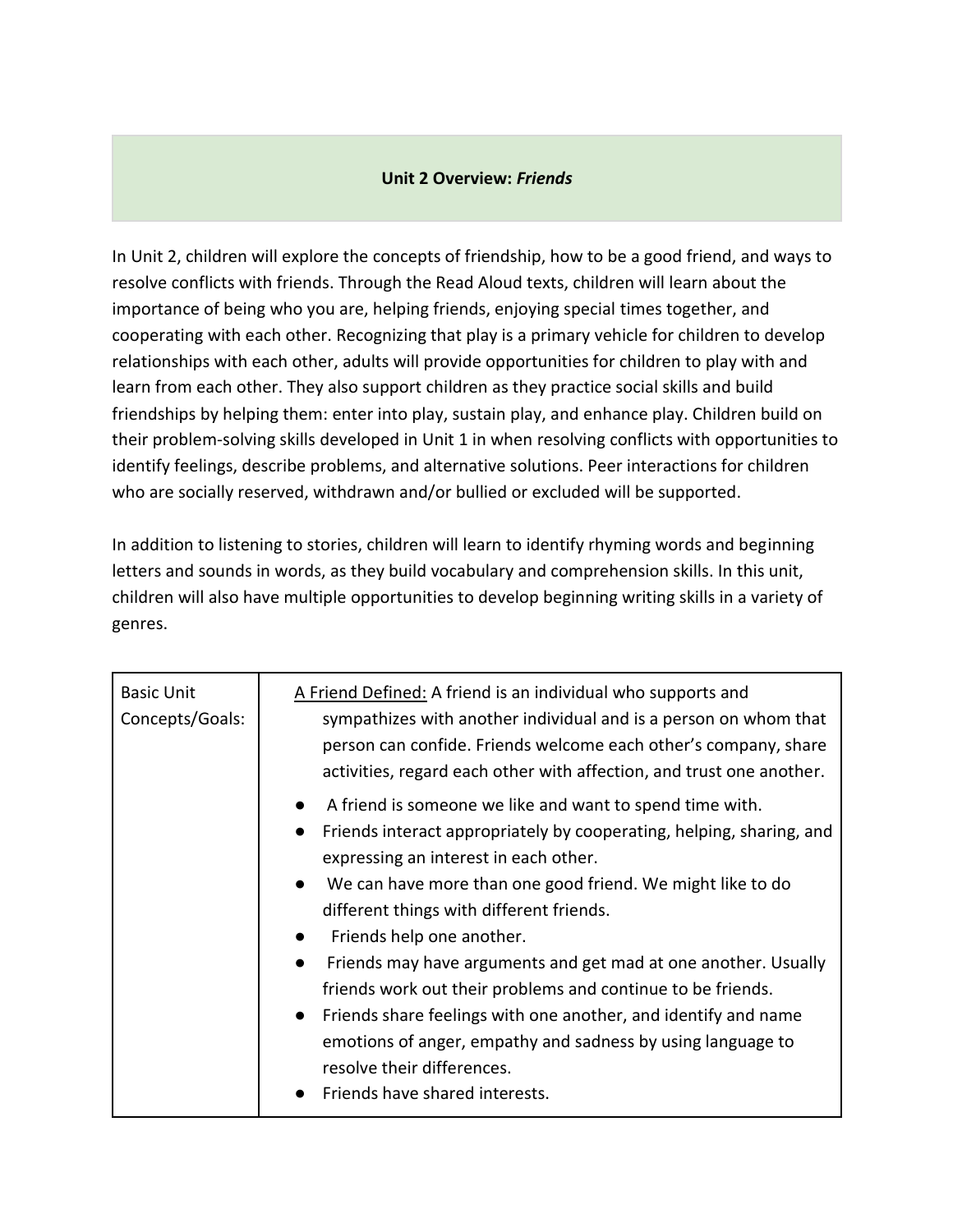|                                                                      | We can make new friends and also keep old friends.<br>Friends build a sense of classroom community through<br>conversations and problem solving.<br>Friends demonstrate awareness and respect for one another's<br>$\bullet$<br>culture and ethnicity.                                                                                                                                                                                                                                                                                                                                                                                          |
|----------------------------------------------------------------------|-------------------------------------------------------------------------------------------------------------------------------------------------------------------------------------------------------------------------------------------------------------------------------------------------------------------------------------------------------------------------------------------------------------------------------------------------------------------------------------------------------------------------------------------------------------------------------------------------------------------------------------------------|
| <b>Core Read Aloud</b><br><b>Texts</b>                               | The Little Red Hen Makes a Pizza by Philoman Sturges<br>A Letter to Amy by Ezra Jack Keats<br>Matthew and Tilly by Rebecca C Jones<br>$\bullet$<br>Dandelion by Don Freeman<br>Hooray a Pinata! by Elsa Kleven                                                                                                                                                                                                                                                                                                                                                                                                                                  |
| Supplemental<br>Texts SWPL                                           | Hush!, A Tjhai Lullaby by Mingfong Ho<br>Dazzling Diggers by Tony Mitton                                                                                                                                                                                                                                                                                                                                                                                                                                                                                                                                                                        |
| Supplemental<br><b>Texts LFOAI</b>                                   | Road Builders by B.G. Hennessy                                                                                                                                                                                                                                                                                                                                                                                                                                                                                                                                                                                                                  |
| Supplemental<br>Texts Math                                           | Mouse's First Fall by Lauren Thompson<br>Sort it Out! By Barbara Mariconda<br>Count the Monkeys by Mac Burnet<br>$\bullet$<br>Actual Size by Steve Jenkins<br>Everybody Counts! By Stuart Murphy<br>Shape Capers by Cathryn Falwell<br>Pigs Love Potatoes by Anika and Christopher Denise                                                                                                                                                                                                                                                                                                                                                       |
| Supplemental<br>Texts Outdoor<br>Learning                            | Nuts to You by Lois Ehlert<br>The Tiny Seed by Eric Carle                                                                                                                                                                                                                                                                                                                                                                                                                                                                                                                                                                                       |
| <b>Maine Early</b><br><b>Learning</b><br><b>Standards</b><br>(MELDS) | A Note Regarding the Maine Early Learning Standards:<br>In the course of a quality early learning classroom, every minute of the<br>day is focused on providing support to young children. In PreK for ME,<br>intentional activities are designed to address each child's unique<br>development, as well as the development of the classroom community.<br>The MELDS Standards for Social & Emotional Development and Standards<br>for Approaching Learning are embedded in the curriculum design,<br>approach, and pedagogy. While some of these standards may be<br>highlighted in particular lessons, facets of these standards are embedded |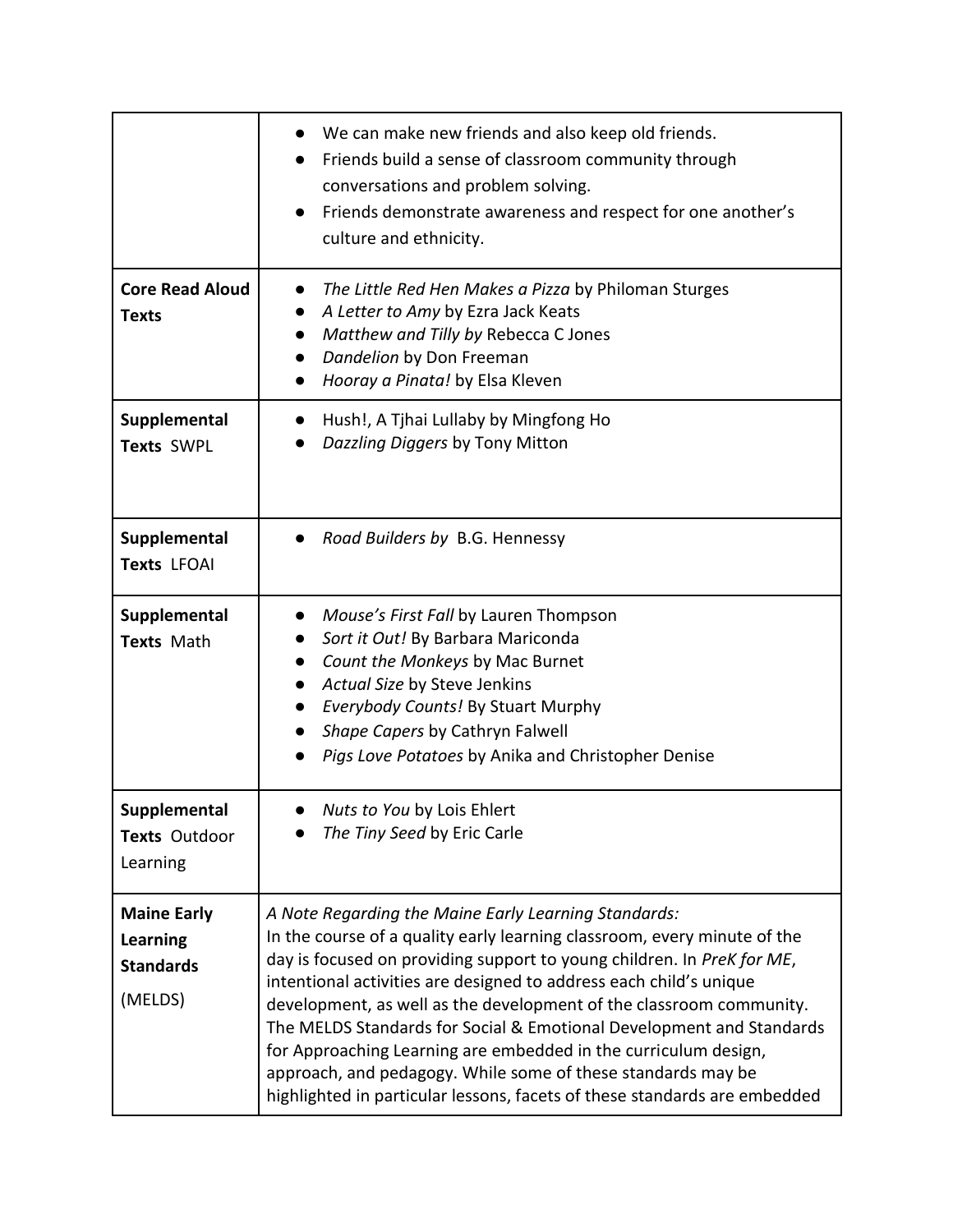| in all minutes of the day to support each developing whole child.      |
|------------------------------------------------------------------------|
| <b>Standards for Social &amp; Emotional Development</b>                |
| <b>Emotional Development</b>                                           |
| <b>Emotional Development- Self Concept</b>                             |
| MELDS.SED.ED.SC.PS.1                                                   |
| Has an awareness of self as having certain abilities, characteristics, |
| preferences and rights                                                 |
| MELDS.SED.ED.SC.PS.2                                                   |
| Demonstrates self-direction by making choices among peers,             |
| activities and materials                                               |
| MELDS.SED.ED.SC.PS.3                                                   |
| Takes on new tasks and improves skills with practice                   |
| MELDS.SED.ED.SC.PS.4                                                   |
| Initiates actions or activities with peers                             |
| MELDS.SED.ED.SC.PS.5                                                   |
| Expresses delight over a successful project and want others to like    |
| it too                                                                 |
| MELDS.SED.ED.SC.PS.6                                                   |
| Demonstrates confidence in own abilities and delights in the           |
| mastery of a skill                                                     |
| MELDS.SED.ED.SC.PS.7                                                   |
| Demonstrates an understanding of and follows through with basic        |
| responsibilities                                                       |
| <b>Emotional Development-Self-Regulation</b><br>$\bullet$              |
| MELDS.SED.ED.SR.PS.1                                                   |
| Expresses self in safe and appropriate ways through words and          |
| actions                                                                |
| MELDS.SED.ED.SR.PS.2                                                   |
| Seeks peaceful resolutions to conflict                                 |
| MELDS.SED.ED.SR.PS.3                                                   |
| Stops and listens to instructions before jumping into activity, with   |
| guidance                                                               |
| MELDS.SED.ED.SR.PS.4                                                   |
| Follows rules and routines                                             |
| MELDS.SED.ED.SR.PS.5                                                   |
| Respects the rights and property of others                             |
| MELDS.SED.ED.SR.PS.6                                                   |
| Uses materials appropriately                                           |
| MELDS.SED.ED.SR.PS.7                                                   |
| Is able to share materials or caregiver's/teacher's attention          |
| MELDS.SED.ED.SR.PS.8                                                   |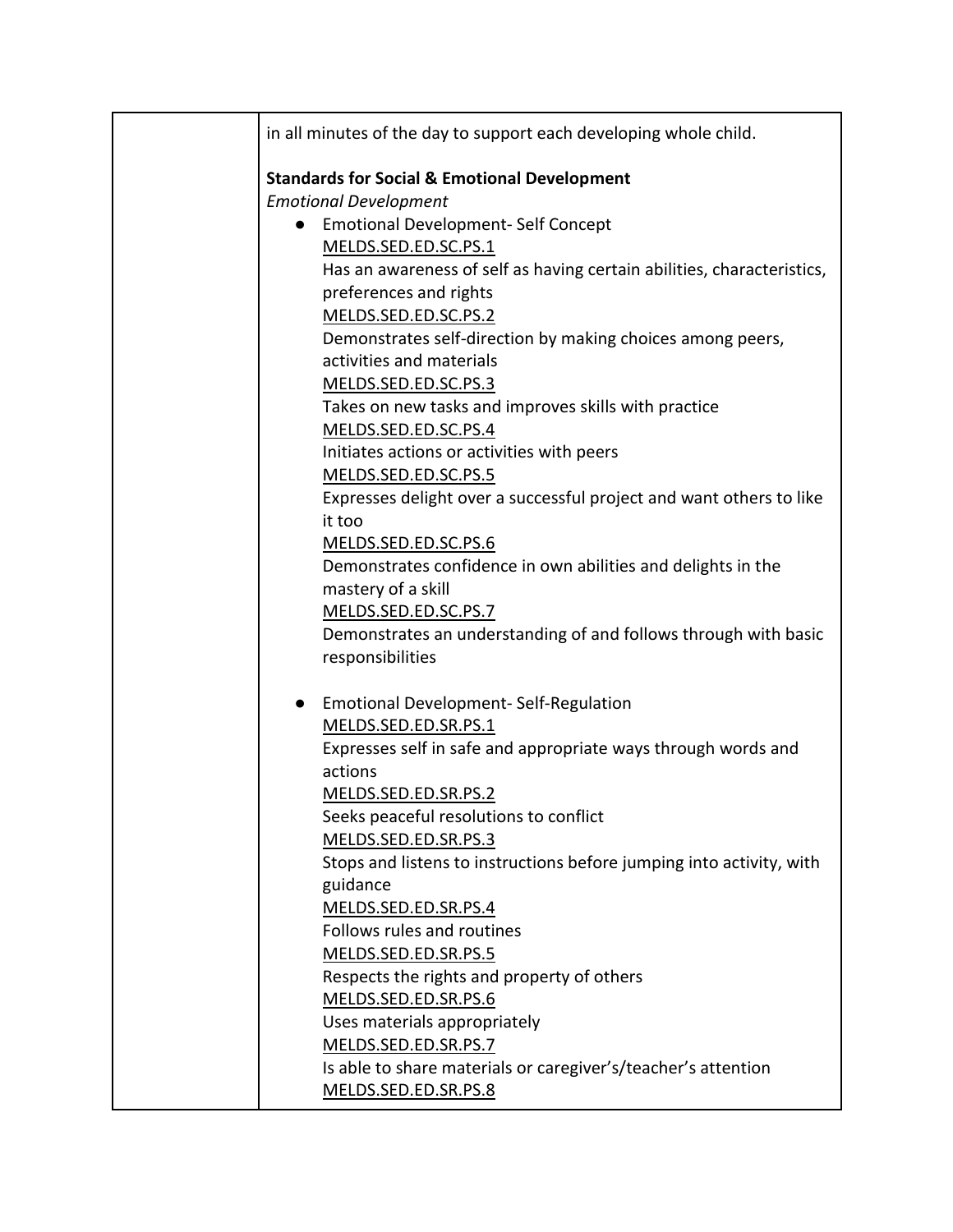| Can wait for turn in simple game or use of equipment                 |
|----------------------------------------------------------------------|
| MELDS.SED.ED.SR.PS.9                                                 |
| Accepts consequences of own actions                                  |
| MELDS.SED.ED.SR.PS.10                                                |
| Regulates own emotions and behaviors                                 |
| MELDS.SED.ED.SR.PS.11                                                |
| Refrains from disruptive, aggressive, angry or defiant behaviors     |
| MELDS.SED.ED.SR.PS.12                                                |
| Asks what and why questions to understand effects of behavior        |
| Emotional Development- Sympathy and Empathy<br>$\bullet$             |
| MELDS.SED.ED.SE.PS.1                                                 |
| Expresses empathy for others                                         |
| MELDS.SED.ED.SE.PS.2                                                 |
| Comforts physically hurt or emotionally upset child through          |
| appropriate words or actions                                         |
| MELDS.SED.ED.SE.PS.3                                                 |
| Labels own emotions and, increasingly, the emotions of others        |
| MELDS.SED.ED.SE.PS.4                                                 |
| Demonstrates understanding of the consequences of own actions        |
| on others                                                            |
| MELDS.SED.ED.SE.PS.5                                                 |
| Understands the reasons for rules and routines within the group      |
| and accepts them                                                     |
| MELDS.SED.ED.SE.PS.6                                                 |
| Asks "what" and "why" questions to understand effects of             |
| behavior                                                             |
| MELDS.SED.ED.SE.PS.7                                                 |
| Shows progress in expressing feelings, needs, and opinions, in       |
| difficult situations and conflicts, without harming self, others, or |
| property                                                             |
| <b>Emotional Development-Adapting to Diverse Settings</b>            |
| MELDS.SED.ED.ADS.PS.1                                                |
| Demonstrates ability to be flexible or adjust to routine or          |
| unexpected changes including physical setting, daily schedule,       |
| staffing and group size/attendance                                   |
| MELDS.SED.ED.ADS.PS.2                                                |
| Adjusts to transitions from one activity setting to the next during  |
| the day with appropriate emotions and behaviors                      |
| MELDS.SED.ED.ADS.PS.3                                                |
| Anticipates with assistance what will be needed in diverse settings  |
| MELDS.SED.ED.ADS.PS.4                                                |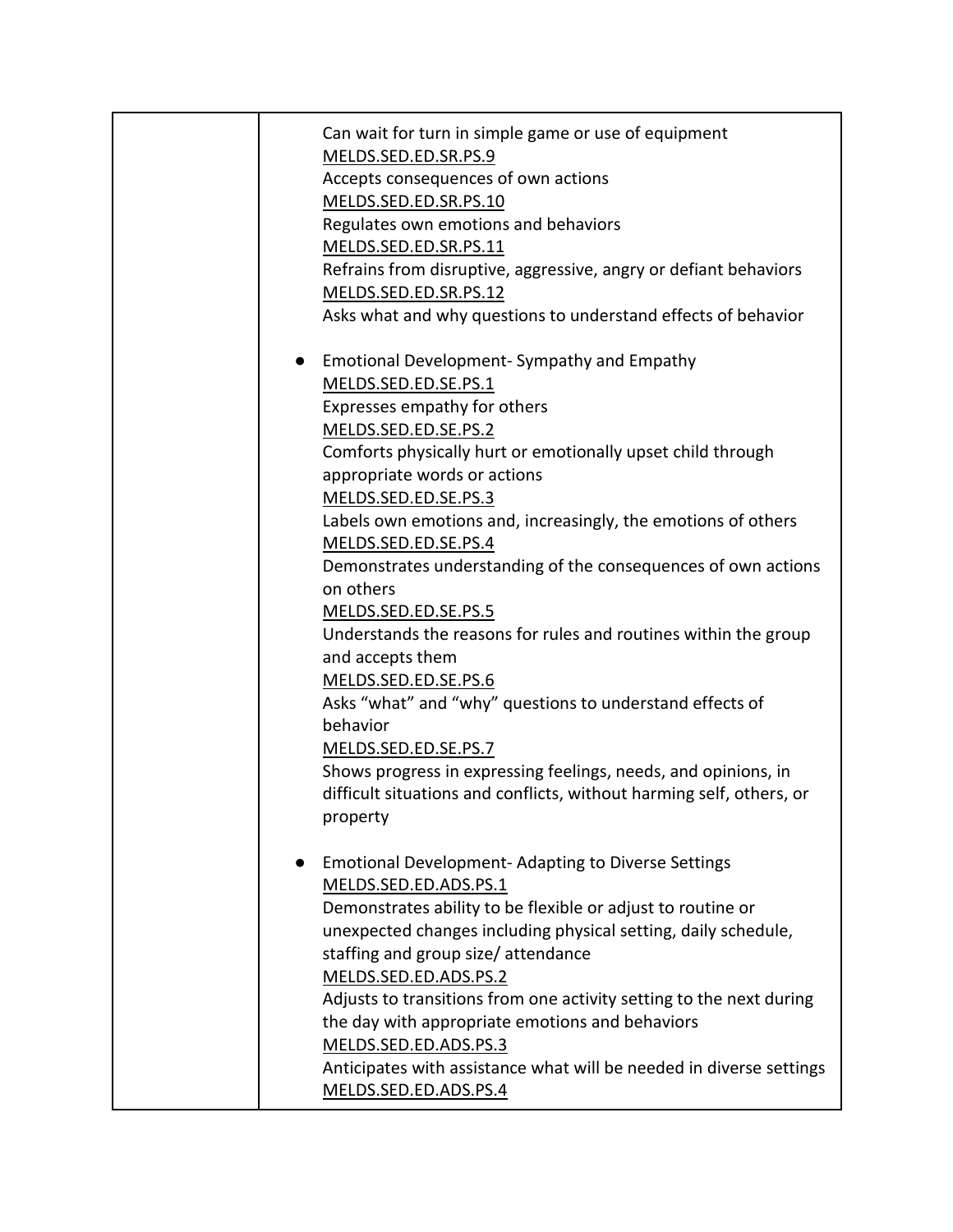| Follows rules in diverse settings                                                                              |
|----------------------------------------------------------------------------------------------------------------|
| Social Development                                                                                             |
|                                                                                                                |
| Social Development- Building Relationships with Children<br>$\bullet$                                          |
| MELDS.SED.SD.BRC.PS.1                                                                                          |
| Participates cooperatively in large and small group activities                                                 |
| MELDS.SED.SD.BRC.PS.2                                                                                          |
| Participates in classroom and group routines                                                                   |
| MELDS.SED.SD.BRC.PS.3<br>Uses different turn-taking strategies                                                 |
|                                                                                                                |
| MELDS.SED.SD.BRC.PS.4                                                                                          |
| Shows increasing abilities to use compromise and discussion in<br>play, and resolution of conflicts with peers |
| MELDS.SED.SD.BRC.PS.5                                                                                          |
| Develops consideration for the needs or interests of peers                                                     |
| MELDS.SED.SD.BRC.PS.6                                                                                          |
| Develops friendships with peers                                                                                |
| MELDS.SED.SD.BRC.PS.7                                                                                          |
| Notices and comments on who is absent from routine group                                                       |
| settings                                                                                                       |
| MELDS.SED.SD.BRC.PS.8                                                                                          |
| Shows concern for personal fairness within a peer group                                                        |
| MELDS.SED.SD.BRC.PS.9                                                                                          |
| Defends own rights and the rights of others                                                                    |
| MELDS.SED.SD.BRC.PS.10                                                                                         |
| Gives social support to others                                                                                 |
| MELDS.SED.SD.BRC.PS.11                                                                                         |
| Demonstrates knowledge that fairness involves a recognition that                                               |
| respects the needs of individuals as well as sharing and turn-taking                                           |
| MELDS.SED.SD.BRC.PS.12                                                                                         |
| Identifies and expresses self a part of several groups (e.g. family,                                           |
| preschool class, faith community, etc.)                                                                        |
| MELDS.SED.SD.BRC.PS.13                                                                                         |
| Uses play to explore, practice and understand social roles                                                     |
| MELDS.SED.SD.BRC.PS.14                                                                                         |
| Joins in the middle of an on-going group activity with friends                                                 |
| independently                                                                                                  |
| MELDS.SED.SD.BRC.PS.15                                                                                         |
| Invents and sets up activities that include more than one child                                                |
| MELDS.SED.SD.BRC.PS.16                                                                                         |
| Gives social support to others                                                                                 |
| Social Development- Respecting Similarities and Differences                                                    |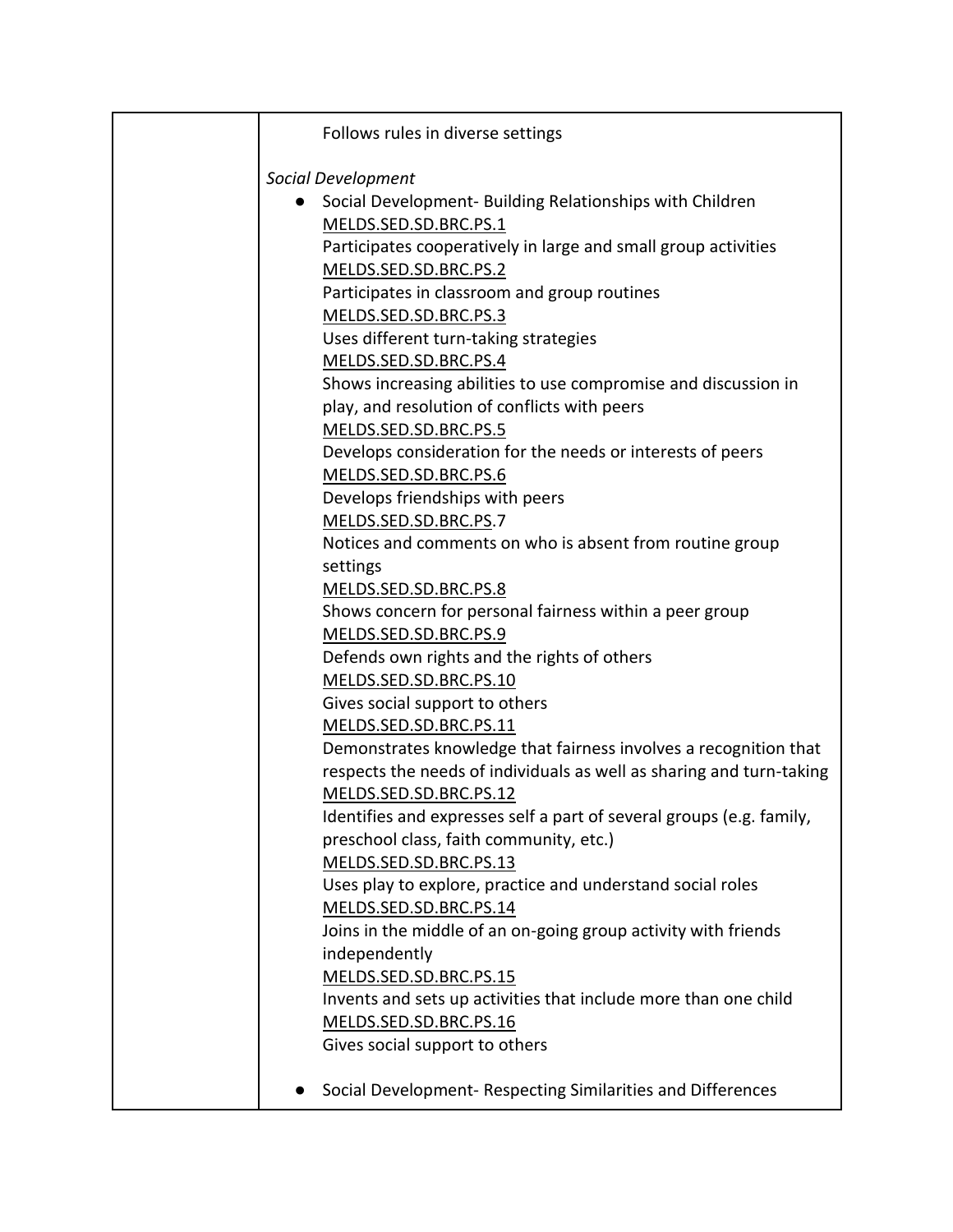| MELDS.SED.SD.RSD.PS.1                                                 |
|-----------------------------------------------------------------------|
| Names and accepts differences and similarities in preferences         |
| MELDS.SED.SD.RSD.PS.2                                                 |
| Notices that other children might communicate differently or use      |
| different words for the same object                                   |
| MELDS.SED.SD.RSD.PS.3                                                 |
| Begins to examine a situation from others' perspective                |
| MELDS.SED.SD.RSD.PS.4                                                 |
| Shows concern about personal fairness within a peer group             |
|                                                                       |
| <b>Standards for Approaching Learning</b>                             |
| <b>Initiative and Curiosity</b>                                       |
| MELDS.ATL.IC.PS.1                                                     |
| Initiates participation in a widening ranges of topics, ideas, and    |
| tasks                                                                 |
| MELDS.ATL.IC.PS.2                                                     |
| Invents projects and works on them with little assistance             |
| MELDS.ATL.IC.PS.3                                                     |
| Wonders and asks questions about change in his/her world              |
| MELDS.ATL.IC.PS.4                                                     |
| Uses "wh" questions to get information a variety of topics (why,      |
| who, what, where and when)                                            |
| MELDS.ATL.IC.PS.5                                                     |
| Approaches tasks and activities with increasing flexibility,          |
| imagination, and inventiveness                                        |
| MELDS.ATL.IC.PS.6                                                     |
| Invents games and new activities                                      |
| Engagement & Persistence                                              |
| MELDS.ATL.EP.PS.1                                                     |
| Persists in and completes an increasing variety of tasks, activities, |
| projects, and experiences despite frustrations                        |
| MELDS.ATL.EP.PS.2                                                     |
| Demonstrates resiliency and coping skills when faced with             |
| challenges (i.e. concentrates despite distractions and/or             |
| increasingly manages own level of frustration)                        |
| MELDS.ATL.EP.PS.3                                                     |
| Chooses to leave a project and returns to it later for completion or  |
| elaboration                                                           |
| MELDS.ATL.EP.PS.4                                                     |
| Sets goals, develops plans, and completes tasks with increasing       |
| independence                                                          |
| MELDS.ATL.EP.PS.5                                                     |
|                                                                       |